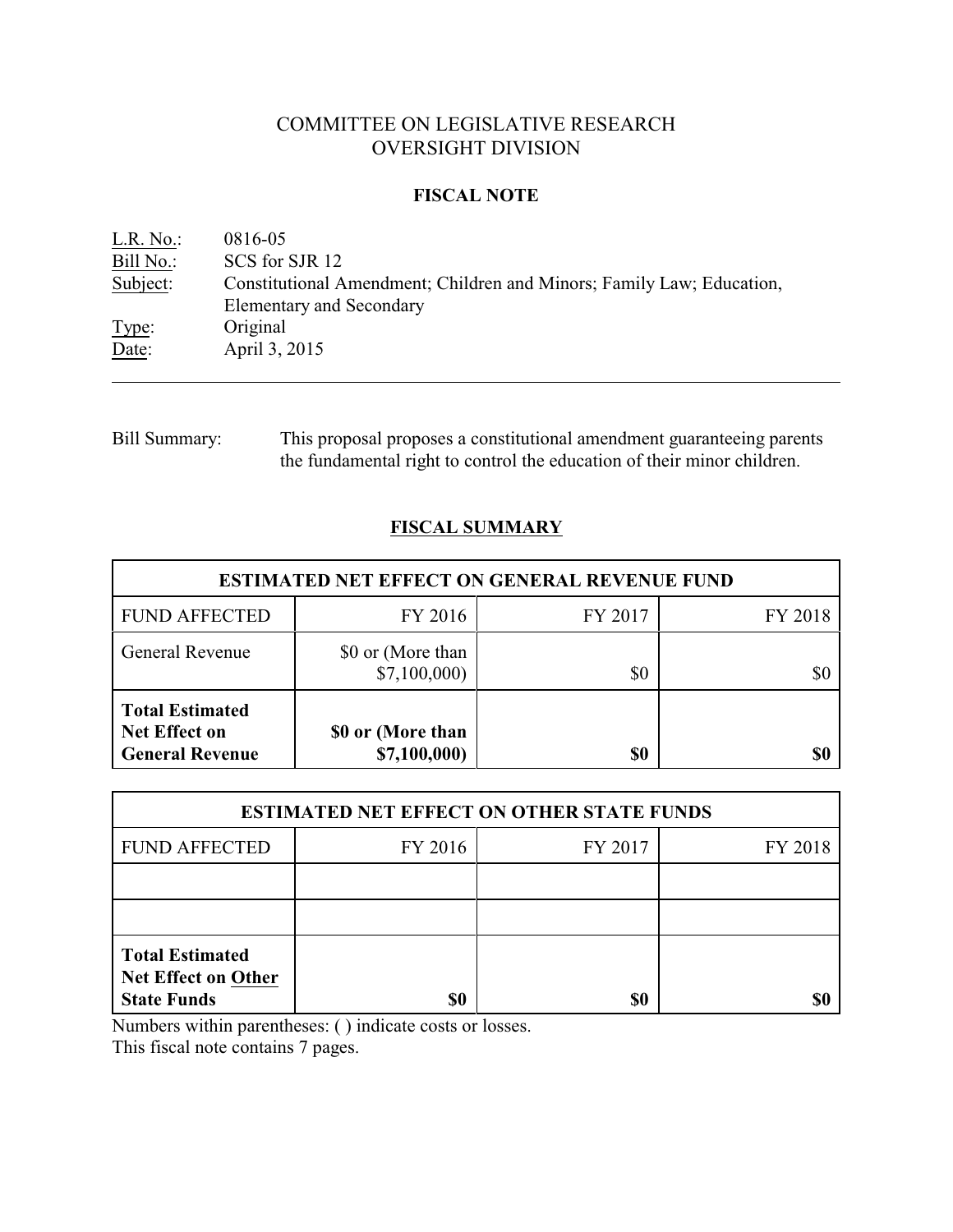L.R. No. 0816-05 Bill No. SCS for SJR 12 Page 2 of 7 April 3, 2015

| <b>ESTIMATED NET EFFECT ON FEDERAL FUNDS</b>                        |         |         |         |  |  |
|---------------------------------------------------------------------|---------|---------|---------|--|--|
| <b>FUND AFFECTED</b>                                                | FY 2016 | FY 2017 | FY 2018 |  |  |
|                                                                     |         |         |         |  |  |
|                                                                     |         |         |         |  |  |
| <b>Total Estimated</b><br>Net Effect on All<br><b>Federal Funds</b> | \$0     | \$0     |         |  |  |

| <b>ESTIMATED NET EFFECT ON FULL TIME EQUIVALENT (FTE)</b>    |         |         |         |  |  |
|--------------------------------------------------------------|---------|---------|---------|--|--|
| <b>FUND AFFECTED</b>                                         | FY 2016 | FY 2017 | FY 2018 |  |  |
|                                                              |         |         |         |  |  |
|                                                              |         |         |         |  |  |
| <b>Total Estimated</b><br><b>Net Effect on</b><br><b>FTE</b> |         |         |         |  |  |

 $\boxtimes$  Estimated Net Effect (expenditures or reduced revenues) expected to exceed \$100,000 in any of the three fiscal years after implementation of the act.

| <b>ESTIMATED NET EFFECT ON LOCAL FUNDS</b> |     |     |  |  |
|--------------------------------------------|-----|-----|--|--|
| FUND AFFECTED<br>FY 2016<br>FY 2017        |     |     |  |  |
| Local Government *                         | \$0 | \$0 |  |  |

**\* Possible Transfers-in and expenses would net to \$0.**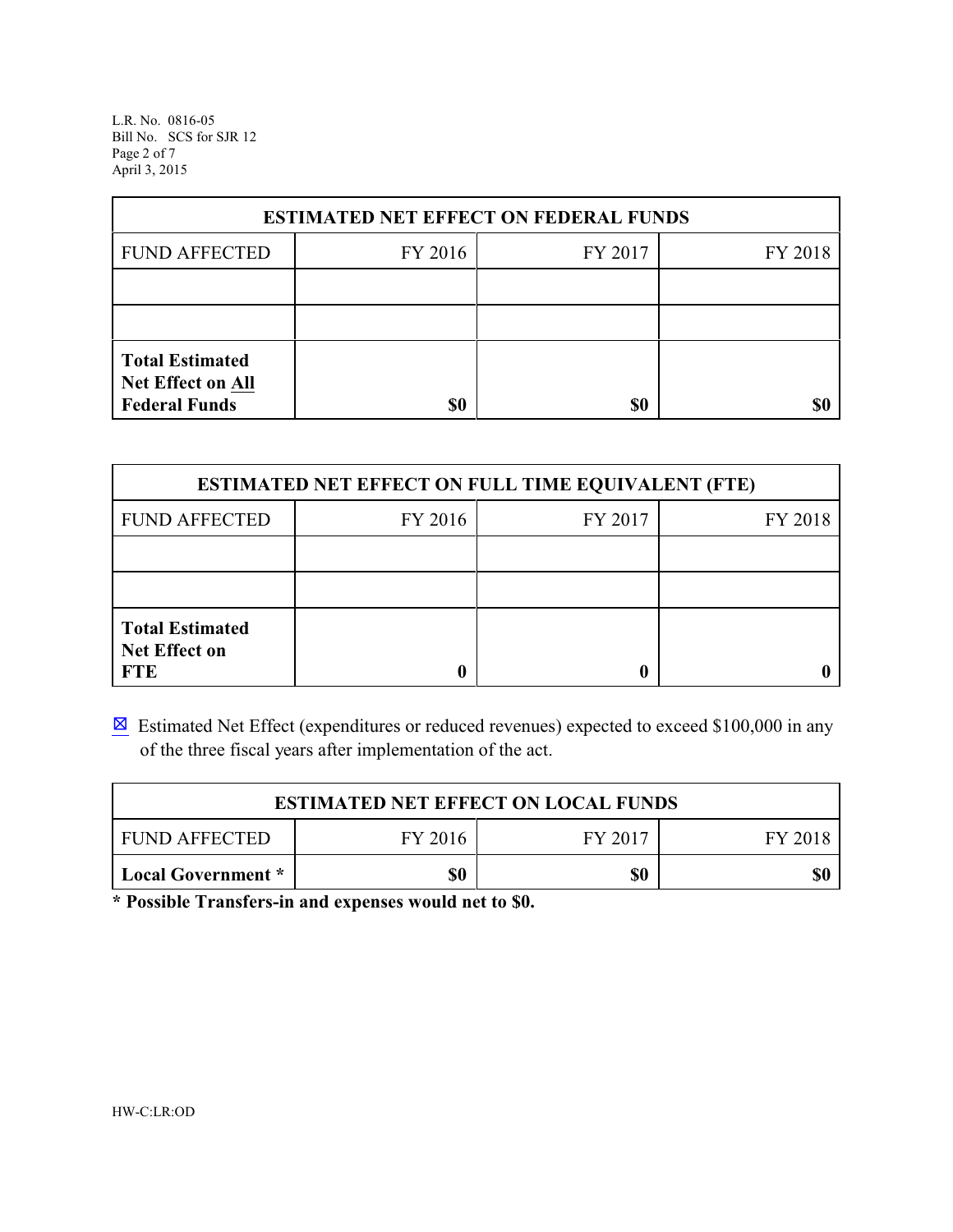L.R. No. 0816-05 Bill No. SCS for SJR 12 Page 3 of 7 April 3, 2015

#### **FISCAL ANALYSIS**

### ASSUMPTION

Officials from the **Office of Secretary of State (SOS)** state each year, a number of joint resolutions that would refer to a vote of the people a constitutional amendment and bills that would refer to a vote of the people the statutory issue in the legislation may be considered by the General Assembly.

Unless a special election is called for the purpose, Joint Resolutions proposing a constitutional amendment are submitted to a vote of the people at the next general election. Article XII section 2(b) of the Missouri Constitution authorizes the governor to order a special election for constitutional amendments referred to the people. If a special election is called to submit a Joint Resolution to a vote of the people, section 115.063.2 RSMo requires the state to pay the costs. The cost of the special election has been estimated to be \$7.1 million based on the cost of the 2012 Presidential Preference Primary.

The Secretary of State's office is required to pay for publishing in local newspapers the full text of each statewide ballot measure as directed by Article XII, Section 2(b) of the Missouri Constitution and Section 116.230-116.290, RSMo. The Secretary of State's office is provided with core funding to handle a certain amount of normal activity resulting from each year's legislative session. Funding for this item is adjusted each year depending upon the election cycle with \$1.3 million historically appropriated in odd numbered fiscal years and \$100,000 appropriated in even numbered fiscal years to meet these requirements. Through FY 2013, the appropriation had historically been an estimated appropriation because the final cost is dependent upon the number of ballot measures approved by the General Assembly and the initiative petitions certified for the ballot. In FY 2013, at the August and November elections, there were 5 statewide Constitutional Amendments or ballot propositions that cost \$2.17 million to publish (an average of \$434,000 per issue). In FY 2015, the General Assembly changed the appropriation so that it was no longer an estimated appropriation and the Secretary of State's office was appropriated \$1.19 million to publish the full text of the measures. Due to this reduced funding, the Secretary of State's office reduced the scope of the publication of these measures. In FY 2015, at the August and November elections, there were 9 statewide Constitutional Amendments or ballot propositions that cost \$1.1 million to public (an average of \$122,000 per issue). Despite the FY 2015 reduction, the Secretary of State's office will continue to assumed, for the purposes of this fiscal note, that it should have the full appropriation authority it needs to meet the publishing requirements. Because these requirements are mandatory, the SOS reserves the right to request additional funding to meet the cost of its publishing requirements if the Governor and the General Assembly again change the amount or continue to not designate it as an estimated appropriation.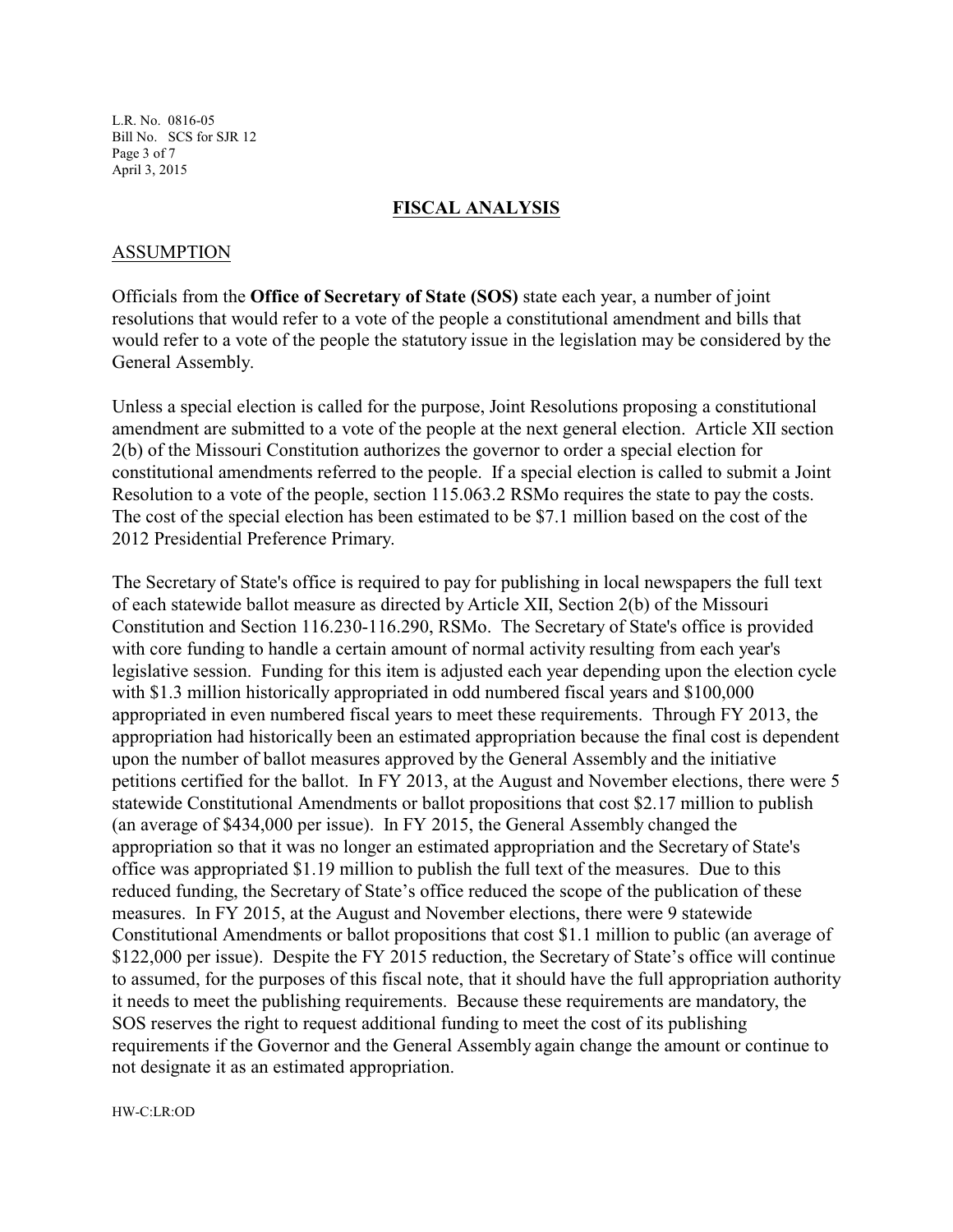L.R. No. 0816-05 Bill No. SCS for SJR 12 Page 4 of 7 April 3, 2015

### ASSUMPTION (continued)

**Oversight** has reflected in this fiscal note, the state potentially reimbursing local political subdivisions the cost of having this joint resolution voted on during a special election in fiscal year 2016. This reflects the decision made by the Joint Committee on Legislative Research, that the cost of the elections should be shown in the fiscal note. The next scheduled general election is in November 2015 (FY 2016). It is assumed the subject within this proposal could be on that ballot; however, it could also be on a special election called for by the Governor. Therefore, Oversight will reflect a potential election cost reimbursement to local political subdivisions in FY 2015.

Officials from the **Office of Attorney General** assume any potential costs arising from this proposal can be absorbed with existing resources.

Officials from the **Department of Elementary and Secondary Education**, the **Department of Health and Senior Services**, the **Department of Mental Health**, the **Department of Social Services, Children's Division**, the **Division of Youth Services** and the **Division of Legal Services**, the **Office of State Courts Administrator**, the **City of Jefferson City**, the **City of Kansas City**, **Callaway County**, **Everton R-III School District**, the **Malta Bend School District** and the **Riverview Gardens School District** each assume the proposal would not fiscally impact their respective agencies.

In response to the previous version of this proposal, officials from the **Joint Committee on Administrative Rules (JCAR)** assumed the proposal would not fiscally impact their organization.

Officials from the following **cities**: Ashland, Belton, Bernie, Bonne Terre, Boonville, California, Cape Girardeau, Clayton, Columbia, Dardenne Prairie, Excelsior Springs, Florissant, Frontenac, Fulton, Gladstone, Grandview, Harrisonville, Independence, Joplin, Kearney, Knob Noster, Ladue, Lake Ozark, Lebanon, Lee Summit, Liberty, Louisiana, Maryland Heights, Maryville, Mexico, Monett, Neosho, O'Fallon, Pacific, Peculiar, Pineville, Popular Bluff, Raytown, Republic, Richmond, Rolla, Sedalia, Springfield, St. Charles, St. Joseph, St. Louis, St. Robert, Sugar Creek, Sullivan, Warrensburg, Warrenton, Webb City, Weldon Spring and West Plains did not respond to **Oversight's** request for a statement of fiscal impact.

Officials from the following **counties**: Andrew, Atchison, Audrain, Barry, Bollinger, Boone, Buchanan, Camden, Cape Girardeau, Carroll, Cass, Clay, Cole, Cooper, DeKalb, Dent, Franklin, Greene, Holt, Jackson, Jefferson, Johnson, Knox, Laclede, Lawrence, Lincoln, Marion, McDonald, Miller, Moniteau, Monroe, Montgomery, New Madrid, Nodaway, Ozark, Perry, Pettis, Platte, Pulaski, Scott, Shelby, St. Charles, St. Louis, St. Francois, Taney, Warren, Wayne and Worth did not respond to **Oversight's** request for a statement of fiscal impact.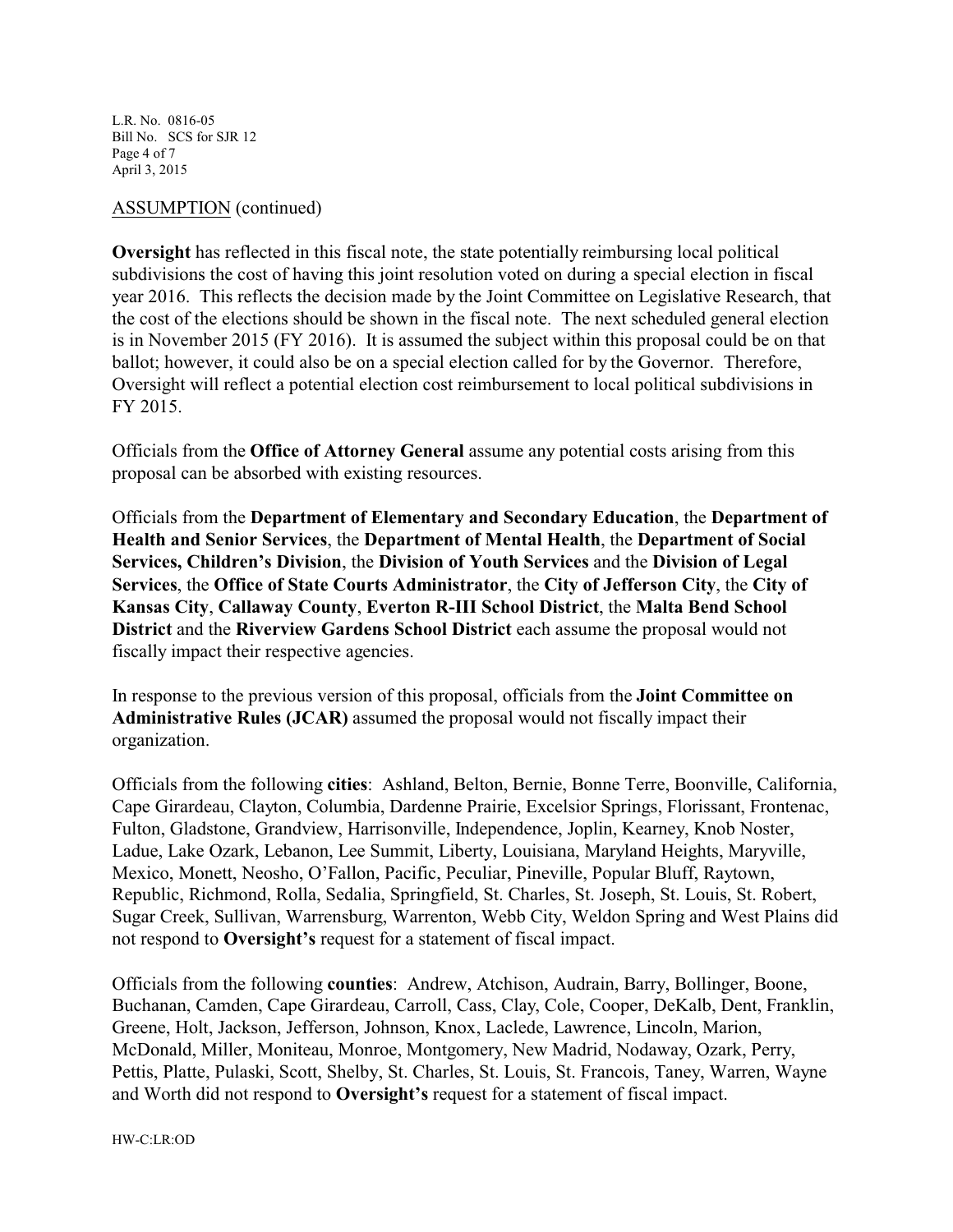L.R. No. 0816-05 Bill No. SCS for SJR 12 Page 5 of 7 April 3, 2015

#### ASSUMPTION (continued)

Officials from the following **schools**: Blue Springs Public Schools, Branson Public Schools, Caruthersville School District, Charleston R-I School District, Cole R-I School District, Columbia Public Schools, Fair Grove Schools, Francis Howell Public Schools, Fulton Public Schools, Harrisonville School District, Independence Public Schools, Jefferson City Public Schools, Kansas City Public School District, Kirbyville R-VI School District, Kirksville Public Schools, Lee Summit Public Schools, Macon School District, Mexico Public Schools, Monroe City R-I School District, Nixa Public Schools, Parkway Public Schools, Pattonville School District, Raymore-Peculiar R-III School District, Raytown School District, Sedalia School District, Sikeston Public Schools, Silex Public Schools, Special School District of St. Louis County, Spickard R-II School District, Springfield Public Schools, St. Joseph School District, St. Louis Public Schools, St. Charles Public Schools, Sullivan Public Schools, Warren County R-III School District, Waynesville Public School District, Allen Village School, Carondelet Leadership Academy Education and KIPP Endeavor Academy in Kansas City did not respond to **Oversight's** request for a statement of fiscal impact.

| <b>GENERAL REVENUE FUND</b>                                                                                                          | \$0 or (More<br>than<br>\$7,100,000 | \$0     | <u>\$0</u> |
|--------------------------------------------------------------------------------------------------------------------------------------|-------------------------------------|---------|------------|
| <b>ESTIMATED NET EFFECT ON THE</b>                                                                                                   |                                     |         |            |
| Transfer-Out - SOS<br>Reimbursement of local election<br>authority election costs if a special<br>election is called by the Governor | \$0 or (More<br>than<br>\$7,100,000 | \$0     | \$0        |
| <b>FISCAL IMPACT - State Government</b><br><b>GENERAL REVENUE FUND</b>                                                               | FY 2016<br>$(10 \text{ Mo.})$       | FY 2017 | FY 2018    |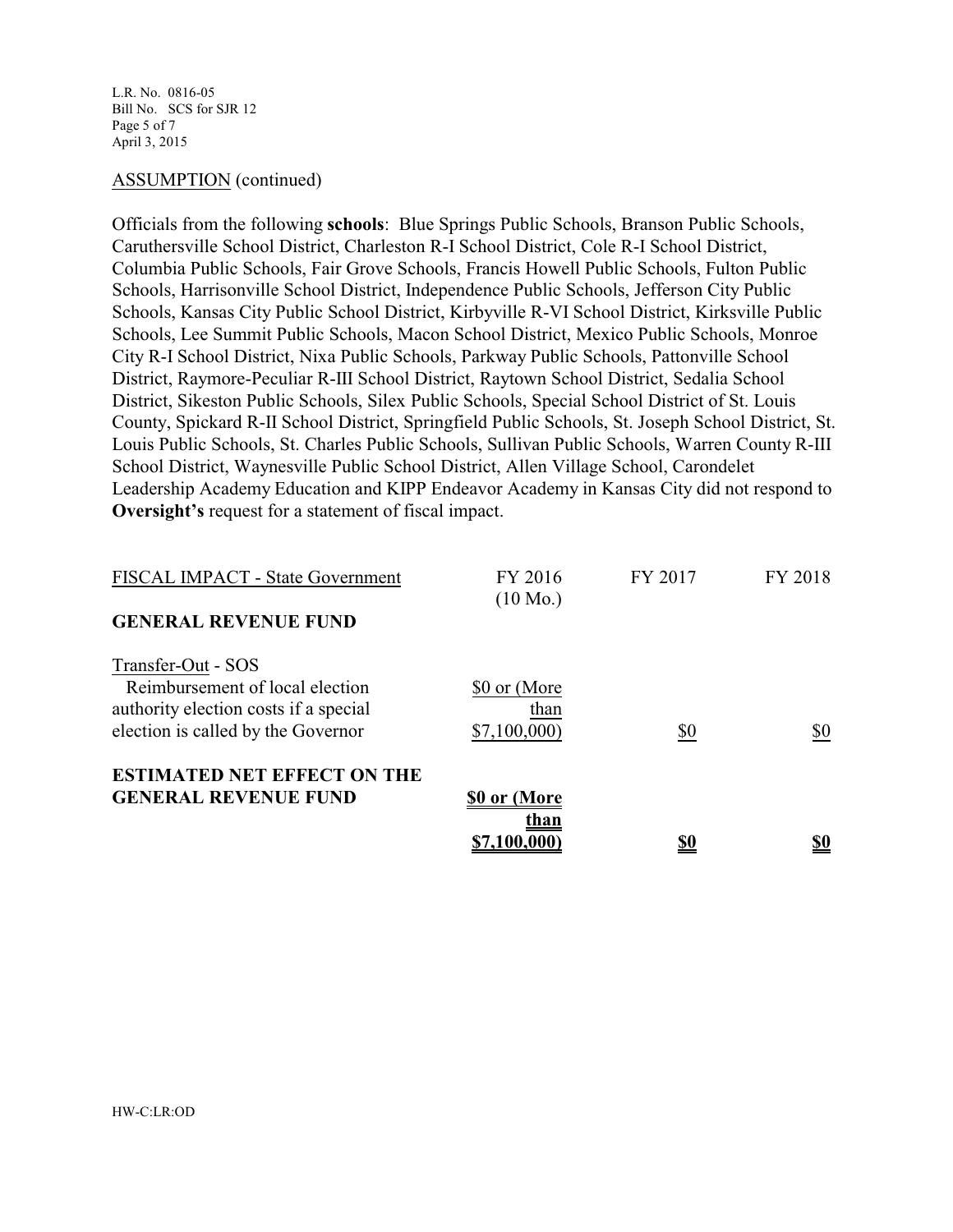L.R. No. 0816-05 Bill No. SCS for SJR 12 Page 6 of 7 April 3, 2015

| FISCAL IMPACT - Local Government                                                   | FY 2016<br>$(10 \text{ Mo.})$   | FY 2017    | FY 2018   |
|------------------------------------------------------------------------------------|---------------------------------|------------|-----------|
| <b>LOCAL ELECTION AUTHORITIES</b>                                                  |                                 |            |           |
| Transfer-In - Local Election Authorities<br>Reimbursement of election costs by the |                                 |            |           |
| State for a special election                                                       | \$0 or More than<br>\$7,100,000 | \$0        | \$0       |
| <b>Costs - Local Election Authorities</b><br>Special election                      | \$0 or (More                    |            |           |
|                                                                                    | than<br>\$7,100,000             | \$0        | \$0       |
| <b>ESTIMATED NET EFFECT ON</b><br><b>LOCAL ELECTION AUTHORITIES</b>                | <u>so</u>                       | <u>\$0</u> | <u>so</u> |

### FISCAL IMPACT - Small Business

No direct fiscal impact to small businesses would be expected as a result of this proposal.

#### FISCAL DESCRIPTION

Upon voter approval, this constitutional amendment declares that parents have a responsibility to ensure that their minor children receive a program of academic instruction which they regularly attend while the child is of an age prescribed by law for school attendance. Parents have the right to choose to educate their children in public, parochial, parish, or private schools, in-home education, or a combination thereof to prepare them for future obligations in life.

With respect to private, parochial, or parish schools, in-home instruction, or a combination thereof neither the state nor any political subdivision, nor any agency, entity, or person acting on behalf of the state or any political subdivision, shall dictate the content of curriculum, nor any concept, topic, or practice in conflict with either the school's or the parent's religious doctrines or beliefs. Except that as to curriculum, laws may require instruction in the United States Constitution and this constitution to such schools or in-home instruction.

This legislation is not federally mandated, would not duplicate any other program and would not require additional capital improvements or rental space.